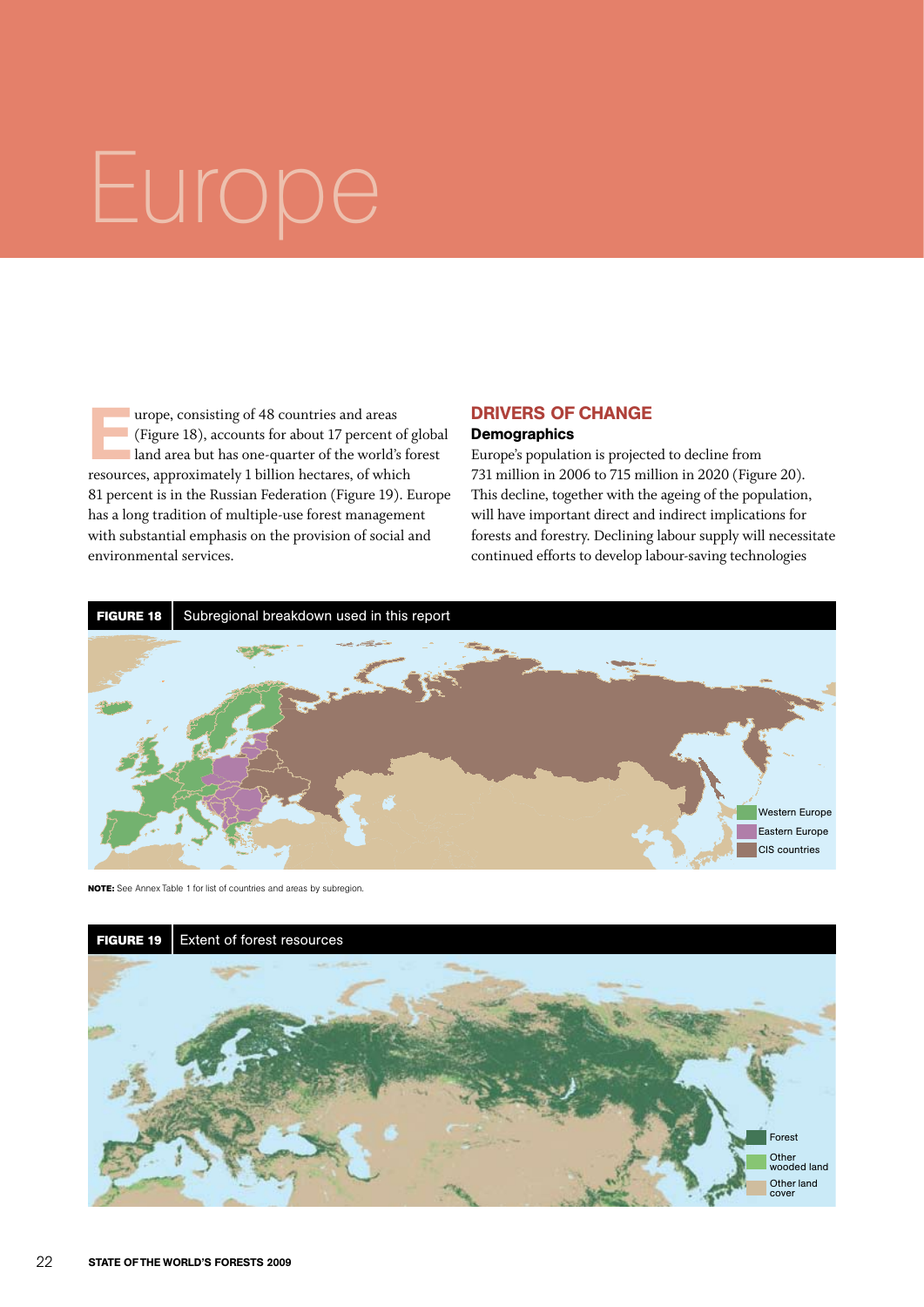

**Source:** UN, 2008a.

and will encourage increased immigration and shifting production to low-wage economies. Immigration within the region is unlikely to last as wage rates converge.

In Europe, households are becoming smaller, and their number is expected to be 20 percent higher in 2030 than in 2005 – implying continued demand for construction timber, furniture and other wood products (EEA, 2005).

Within the region, population density falls in a gradient from southwest to northeast; most forests are in the less densely populated northern countries. The Russian Federation has only 9 people per square kilometre.

Western Europe is a highly urbanized subregion; more than 75 percent of its population is in urban areas. In some countries, urbanization exceeds 90 percent. However, there may be increased movement to rural areas (particularly mountains and coasts) as the population ages and the quality of life in urban centres declines, and this could increase pressure on forests (EEA, 2005). An

increase in the number of healthy and affluent retired people is likely to raise the demand for tourism, potentially in forests.

In general, Eastern European countries and the countries of the Commonwealth of Independent States (CIS) are relatively less urbanized, but political and economic changes are accelerating their pace of urbanization.

#### Economy

Despite differences among countries, Europe as a whole is characterized by relative economic stability and high income. Per capita income exceeds US\$10 000 in all Western European countries, and US\$35 000 in several. In contrast, most CIS countries have per capita incomes below US\$10 000. The European Union has strengthened the growth of competitive market economies through common policies and the free flow of investments, technology, labour and goods, including forest products.

Economic forecasts suggest that Eastern European countries and the Russian Federation will grow much faster than Western Europe, albeit from a lower base figure (Table 8). The share of agriculture in GDP and employment is very low in Western Europe and is also declining in Eastern European and CIS countries (FAO, 2005b) in view of the faster growth of their manufacturing and services sectors. Land-use conflicts are declining as a result.

High income is reflected in relatively high consumption of forest products and an increasing demand for a broader range of forest-derived goods and services, with a strong emphasis on quality.

TARI F 8 GDP growth projections, 2000–2015

| <b>Subregion</b>    | <b>GDP</b> growth<br>(9/0) |
|---------------------|----------------------------|
| CIS countries       | 4.9                        |
| Eastern Europe      | 44                         |
| Western Europe      | 29                         |
| <b>Total Europe</b> | 3.4                        |

**sources:** Based on UN, 2008b; World Bank, 2007a.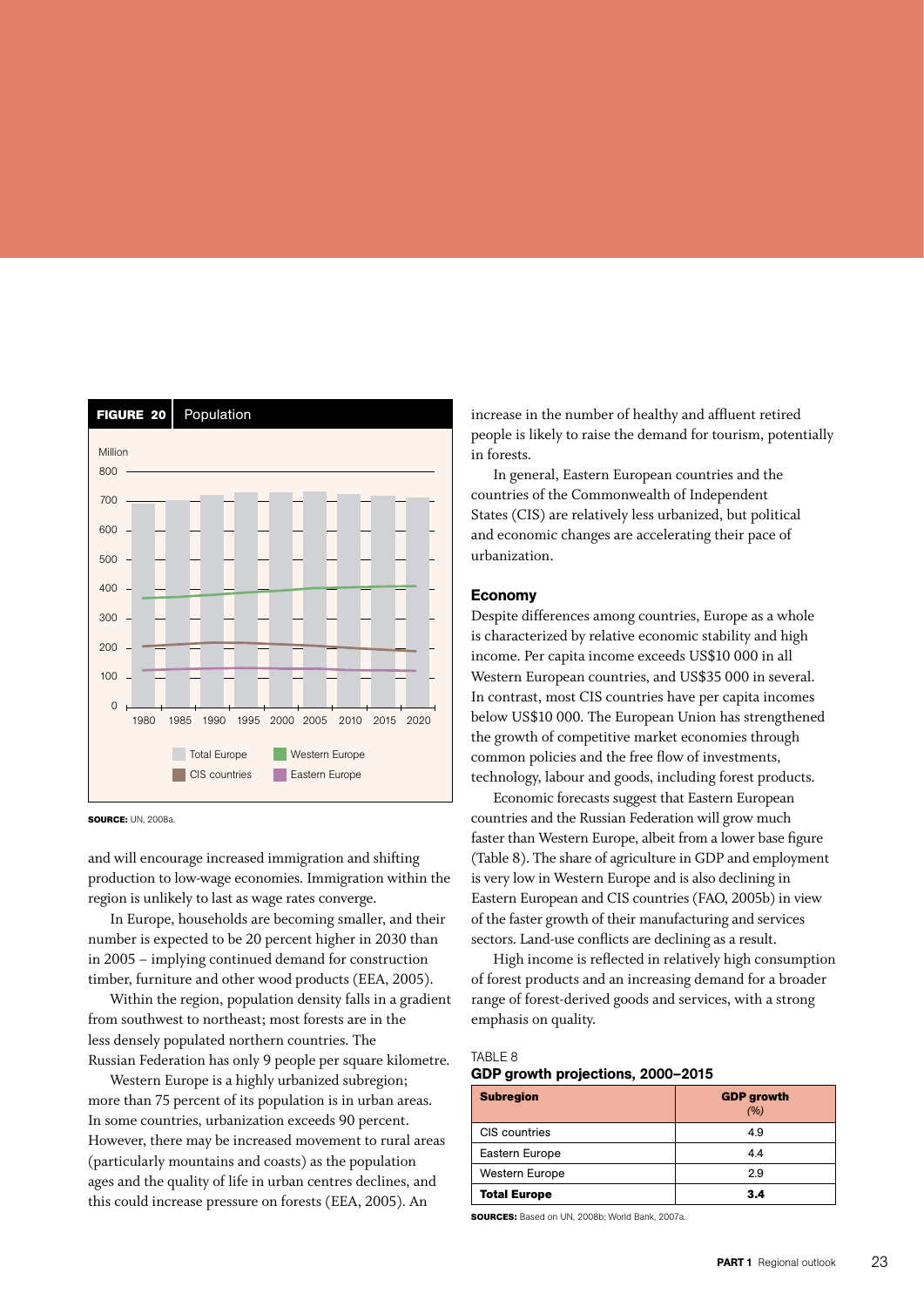#### Policies and institutions

Europe has a strong overall political and institutional environment and favourable investment climate. Welldeveloped political systems have helped in establishing equilibrium between globalization and localization. Civilsociety organizations are well developed, and public, private and civil-society organizations generally meet on a level playing field. Forest policies are largely developed through consultative processes.

The enlargement of the European Union and the growing role of the European Parliament in developing common strategies in critical areas have fostered political and institutional strengthening for many countries in the region. The main challenge for the European Union is to balance the different aspirations of its member countries within a common economic and political framework.

Forestry is a relatively minor economic activity in most European countries, hence the impact of policies in other sectors (agriculture, energy, industry, environment and trade) on the forest sector, or the contribution that the forest sector could make to the others, is not always taken into consideration.

Regional initiatives such as the Ministerial Conference on the Protection of Forests in Europe (MCPFE) and the European Commission's European Forestry Strategy provide effective coordination in forestry.

#### Science and technology

Europe is advanced in science and technology development, a large share of which is directly focused on Europe's most important source of income: hightechnology manufacturing. Most Western European countries have a research and development (R&D) outlay of more than 2 percent of GDP (European Commission, 2007). Although the share of agriculture and forestry in the R&D budget is low, these fields benefit from technology developments in other sectors, especially in terms of improving industry practices and enhancing labour productivity. Remote sensing, information and communications technology and improved processing technologies have all benefited the forest sector. Future technological changes in the forest sector will be driven by:

- growing concern about climate change;
- the need to improve energy efficiency and reduce capital intensity;
- the desire for more sustainable forest management and more efficient use of forest resources, including recycling, reuse and conversion into bioenegy;
- focus on customer satisfaction and high-quality niche markets (Houllier *et al.*, 2005).

The European forest products sector will need to develop a new range of high-value-added products to meet the increasing demand for "green materials" and "green energy", to confront increasing competition from alternative materials and electronic media, and to compete with countries that have lower raw-material, energy and labour costs (CEI-Bois, CEPF and CEPI, 2005).

#### Overall scenario

Although there are differences among the subregions, Europe generally presents a favourable situation in terms of social and economic development. Diminishing demographic pressures, moderate economic growth, well-developed political and institutional arrangements, growing concern for protection of the environment and especially for climate change, and high investments in science and technology are facilitating the transition to a knowledge-based postindustrial "green" economy built on the sustainable and equitable use of resources. This transition will take place at different speeds in the various countries.

Where there is strong political commitment to invest in green technologies and strengthen knowledge and skills, the transition will be rapid. However, in countries with lower incomes, environment and sustainability issues will be a low priority and the transition to a postindustrial society will be slower. In many cases, industries will move to countries where production costs are low (and environmental regulations are lax). Investments will continue to focus on improving competitiveness in the traditional sense, and unsustainable use of forests could continue.

# **OUTLOOK**

#### Forest area

Europe has a relatively high proportion of its land area under forest (second only to Latin America and the Caribbean), which has consistently increased in recent years (Table 9). Growing stock per hectare is slightly lower than the global average but is high in some Western European countries (e.g. Austria and Switzerland) and in Eastern Europe, where, until recently, harvesting has been modest and silvicultural practices have favoured high stock accumulation.

The distinction between natural and planted forests is less clear for Europe than for other regions because much of the original forest cover was removed hundreds of years ago. Much of the region's increasing forest area reflects natural expansion of forests into former agricultural land and the establishment of semi-natural planted forests using native species.

Continued transition to a postindustrial society is expected to reduce pressure on forests, especially in Western Europe. Declining population, low land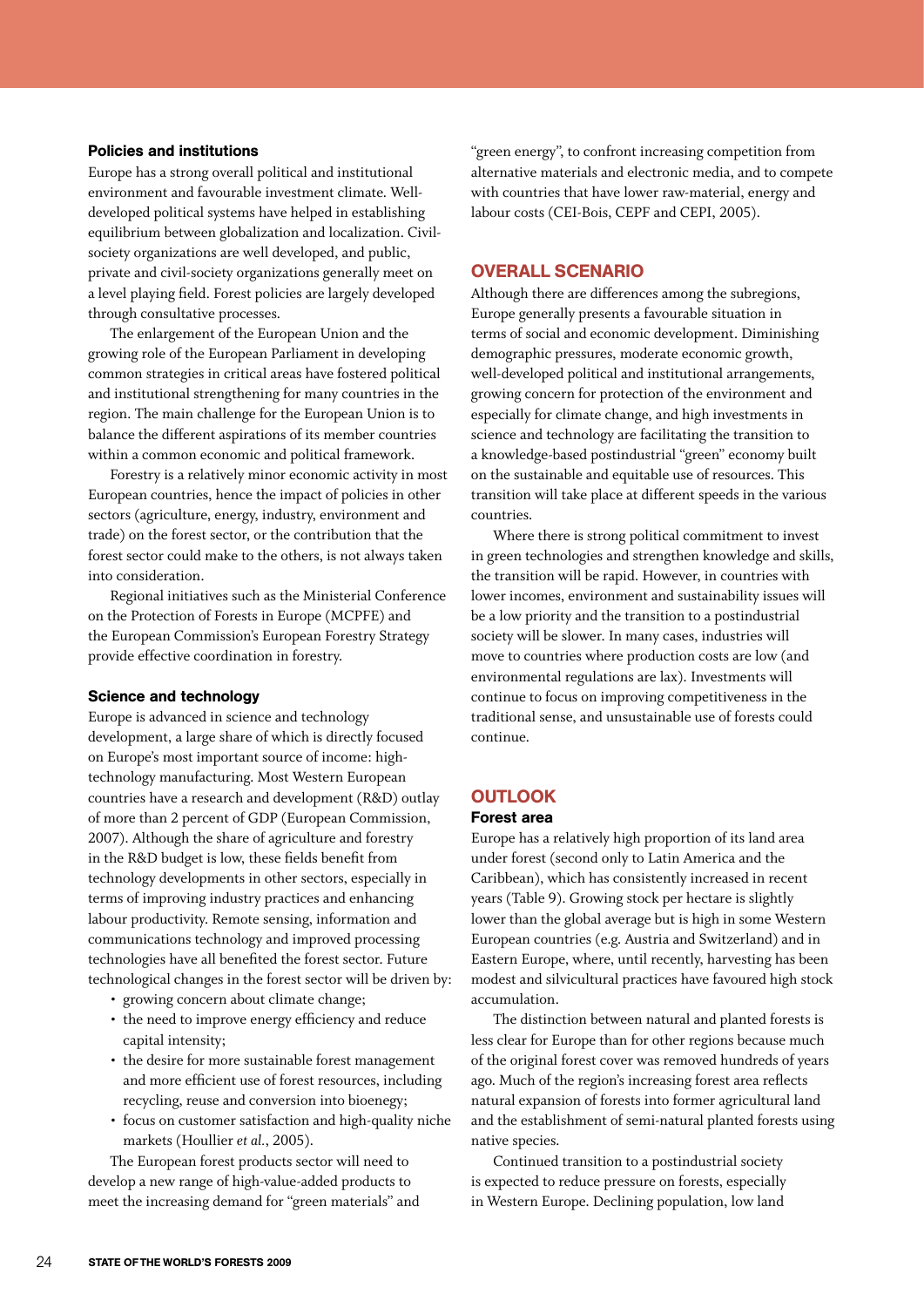### TABLE 9 Forest area: extent and change

| <b>Subregion</b>    | <b>Area</b><br>$(1000)$ ha)  |                                        |         |           | <b>Annual change</b><br>$(1000)$ ha) | <b>Annual change rate</b><br>(%) |         |  |
|---------------------|------------------------------|----------------------------------------|---------|-----------|--------------------------------------|----------------------------------|---------|--|
|                     | 1990                         | 2005<br>2000<br>1990-2000<br>2000-2005 |         | 1990-2000 | 2000-2005                            |                                  |         |  |
| CIS countries       | 825 919                      | 826 953                                | 826 588 | 103       | $-73$                                | 0.01                             | $-0.01$ |  |
| Eastern Europe      | 41 583                       | 42 290                                 | 43 042  | 71        | 150                                  | 0.17                             | 0.35    |  |
| Western Europe      | 121818                       | 128 848                                | 131 763 | 703       | 583                                  | 0.56                             | 0.45    |  |
| <b>Total Europe</b> | 998 091<br>989 320<br>001394 |                                        | 877     | 661       | 0.09                                 | 0.07                             |         |  |
| World               | 4 077 291                    | 3988610                                | 3952025 | -8 870    | $-7320$                              | $-0.22$                          | $-0.18$ |  |

**NOTE:** Data presented are subject to rounding **source:** FAO, 2006a.

dependence, high income, concern for protection of the environment and a well-developed policy and institutional framework all favour further expansion of forest area. Almost all European countries have laws that make forest clearance and conversion to other land uses extremely difficult. In addition, fiscal support is provided for forestry under the European Agricultural Fund for Rural Development, encouraging significant expansion in tree planting. Thus, the forest area is likely to increase as the extent of land under agriculture decreases.

The major threats to forest resources in Europe are environmental (fires, pest outbreaks and storms); some of these could increase with climate change. Although the long-term impacts of climate change on forests are uncertain, many recent catastrophic events have been attributed to it. Considerable increases are projected in the extent and frequency of fires, for example in the Iberian Peninsula and in the Russian Federation (EEA, 2007).

# Forest management

Forest management is influenced by the ownership structure. In Western Europe, 70 percent of forests are privately owned, often by individuals or families. In Eastern Europe, large parts of state forests were returned to their former owners in the 1990s, which increased the proportion of forests under private ownership (UNECE, MCPFE and FAO, 2007). Fragmented ownership among many smallholders raises the complexity and costs of forest management. In many countries, the private sector has responded by forming strong private forest owners' associations and cooperatives. In CIS countries, all forest is state owned.

Fellings in Europe have been lower than the growth in forest resources and have actually declined over several decades. In the future, the ratio of fellings to increment is expected to increase as more wood is harvested to supply the wood industry, as well as reflecting the impact of fastgrowing demand for wood as a source of renewable energy.

In most countries, forest management is highly regulated with strict enforcement. State forest organizations play a leading role in forest management as they have significant financial and technical resources. Western European countries tend to adopt intensive hightechnology management involving improved planting stock, investments in soil improvements and mechanized harvesting. In Eastern Europe and the CIS subregion, where labour is cheaper, lower-cost management tends to be adopted with few inputs, long rotations and natural regeneration. Many absentee owners and smallholders also adopt this form of management.

A third form of management is traditional multipurpose management, whether carried out by the state (high-intensity multipurpose management) or in small, family-owned forests and farm forests to provide a range of non-wood benefits to their owners or local people. Forests managed in this way have suffered most in terms of economic viability with changing market conditions, i.e.:

- increased global competition resulting in lower product prices and reduced ability of industry to pay for wood and fibre;
- lower roundwood prices owing to the rapid increase in supply following forest restitution in Eastern Europe.

Balancing the economic forces of markets and the growing public demand for environmental and social services of forests will remain the major challenge. High labour costs and the complexity of managing many small fragmented forests make it difficult to meet the high forest management standards, reducing the economic viability of forest management in many countries, especially in Western Europe. There could be a shift towards production of smaller-sized wood grown on shorter rotations.

However, recent increases in demand for wood energy and higher prices could bring about a major shift from a wood-surplus to a wood-deficit situation.

# Wood products: production, consumption and trade

Europe produces large amounts of a wide variety of wood products, is a major participant in international trade and has relatively high consumption (Table 10). The region accounted for almost one-third of global production in 2006 and roughly half of global wood products exports.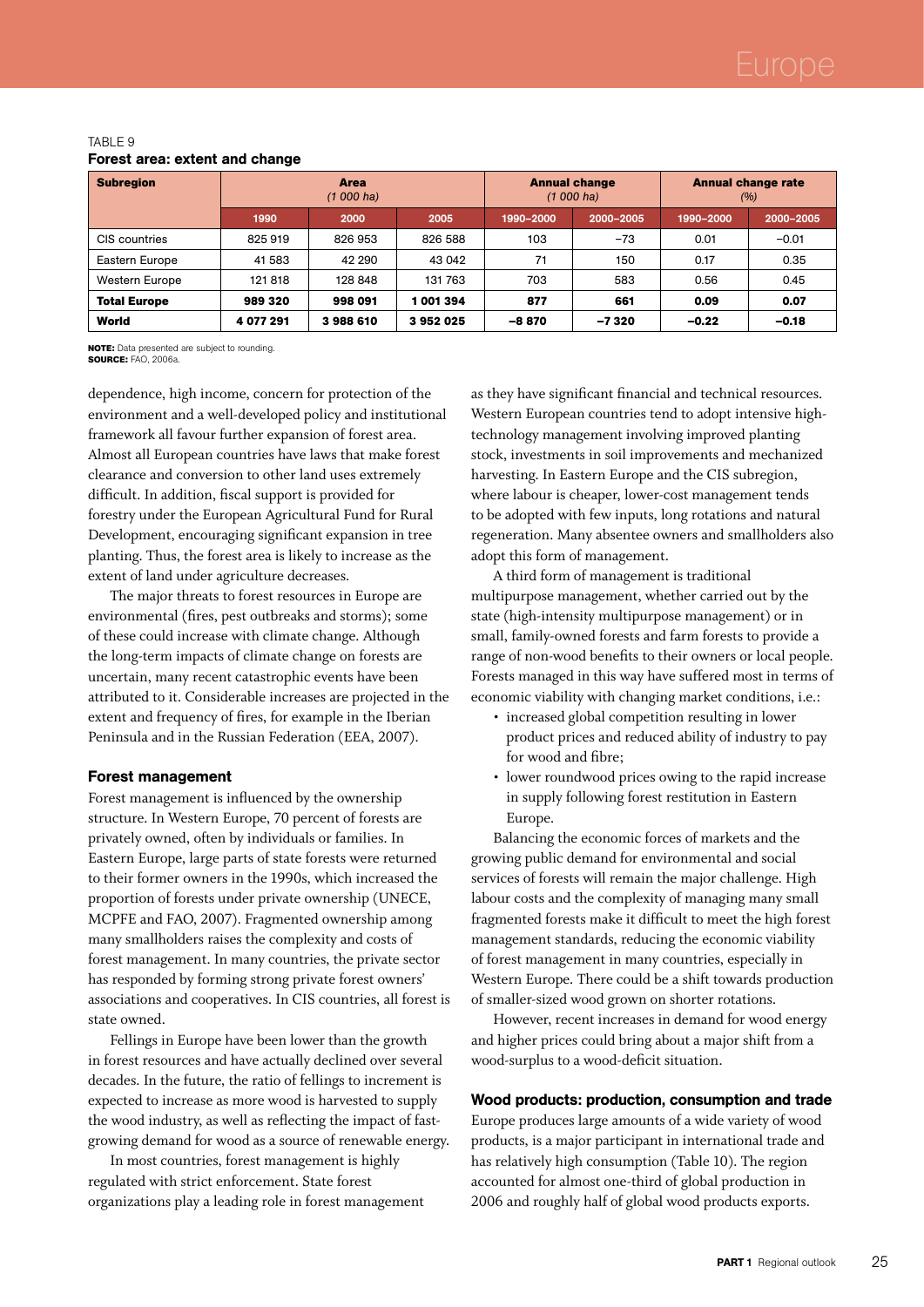Western Europe has a major competitive advantage in the production of highly processed products such as reconstituted panels and high-quality paper. Its environmental concerns are reflected in, among others, its status as a major producer and consumer of certified wood products and its high rate of use of recovered fibre. In addition, governments and the private sector are promoting wood products and "green building" for their environmental friendliness.

The Russian Federation accounts for most of the forest industry in the CIS subregion. With its vast forest resources, low labour costs and technically skilled workforce, it has immense potential to regain its former position as a major global producer of wood products (Box 10).

Prior to 1990, Eastern European and CIS countries accounted for nearly half of Europe's sawnwood production. Political changes in the 1990s led to a drastic decline in their production and consumption of sawnwood. With the transition to a market economy, Eastern Europe shifted to production of more processed products such

as wood-based panels. Sawnwood production has begun to recover since 2000, but despite predicted growth of 1.7 percent from 2005 to 2020, it will still be less in 2020 than it was in 1990. Consumption is expected to remain relatively flat.

Production and consumption of wood-based panels are roughly equal and are expected to grow faster than those of sawnwood, 2.4 percent annually from 2005 to 2020, because of developments in reconstituted panel technology and substitution of panels for sawnwood.

High growth rates in paper and paperboard production are expected to continue, but with significant subregional differences (Figure 21). Europe's competitive advantage in paper production is based on close high-demand markets, availability of a large quantity of recovered paper and, in particular, technological sophistication for production of high-quality paper. The somewhat lesser competitive advantage of the CIS countries is based on abundant availability of pulpwood. Higher export tariffs in the Russian Federation (Box 10) are likely to stimulate increased pulpwood production in other European

TABLE 10

# Production and consumption of wood products

| Year | Industrial roundwood<br>(million $m^3$ ) |                    | <b>Sawnwood</b><br>(million $m^3$ ) |                    |     | <b>Wood-based panels</b><br>(million $m^3$ ) | <b>Paper and paperboard</b><br>(million tonnes) |                    |
|------|------------------------------------------|--------------------|-------------------------------------|--------------------|-----|----------------------------------------------|-------------------------------------------------|--------------------|
|      | <b>Production</b>                        | <b>Consumption</b> | <b>Production</b>                   | <b>Consumption</b> |     | <b>Consumption</b>                           | <b>Production</b>                               | <b>Consumption</b> |
| 2000 | 483                                      | 473                | 130                                 | 121                | 61  | 59                                           | 100                                             | 90                 |
| 2005 | 513                                      | 494                | 136                                 | 121                | 73  | 70                                           | 111                                             | 101                |
| 2010 | 578                                      | 543                | 147                                 | 131                | 82  | 79                                           | 128                                             | 115                |
| 2020 | 707                                      | 647                | 175                                 | 151                | 104 | 99                                           | 164                                             | 147                |

**source:** FAO, 2008c.

# **BOX 10** Recent developments in the forest industry in the Russian Federation

Roundwood production in the Russian Federation was about 150 million cubic metres in 2005, amounting to onethird of all production in Europe and 10 percent of global production. However, this is still only about half the 1990 level. About one-third of the production was exported in 2005, accounting for 40 percent of global trade. The main importers of industrial roundwood from the Russian Federation are China, Finland and Japan.

Recent policies to stimulate domestic forestry include:

- the Forest Code (2007), which encourages privatesector participation in forestry (including through flexible forest lease arrangements) and decentralization of forest management;
- • dramatically increased industrial roundwood export tariffs by 2009 (with a temporary two-year exemption for birch pulpwood) (see table).

However, the new policies do not address the scarcity of capital in forestry – caused by the perception of the Russian Federation as a high-risk country for investment and by the concentration of investments in the high-performing oil and gas sector. Thus, despite the advantages of abundant wood, low domestic wood prices (stumpage) and cheap skilled labour, it is unclear whether the policies will have the intended effect.

| Year          | <b>Russian industrial roundwood</b><br>export tariffs |    |  |  |  |  |
|---------------|-------------------------------------------------------|----|--|--|--|--|
|               | (US\$/m <sup>3</sup> )<br>$(\in / m^3)$               |    |  |  |  |  |
| 1996          | 4                                                     | 5  |  |  |  |  |
| 2007          | 10                                                    | 14 |  |  |  |  |
| 2008          | 15                                                    | 23 |  |  |  |  |
| 2009          | 74<br>50                                              |    |  |  |  |  |
| .<br>$\cdots$ |                                                       |    |  |  |  |  |

**source:** A. Whiteman, unpublished, 2008.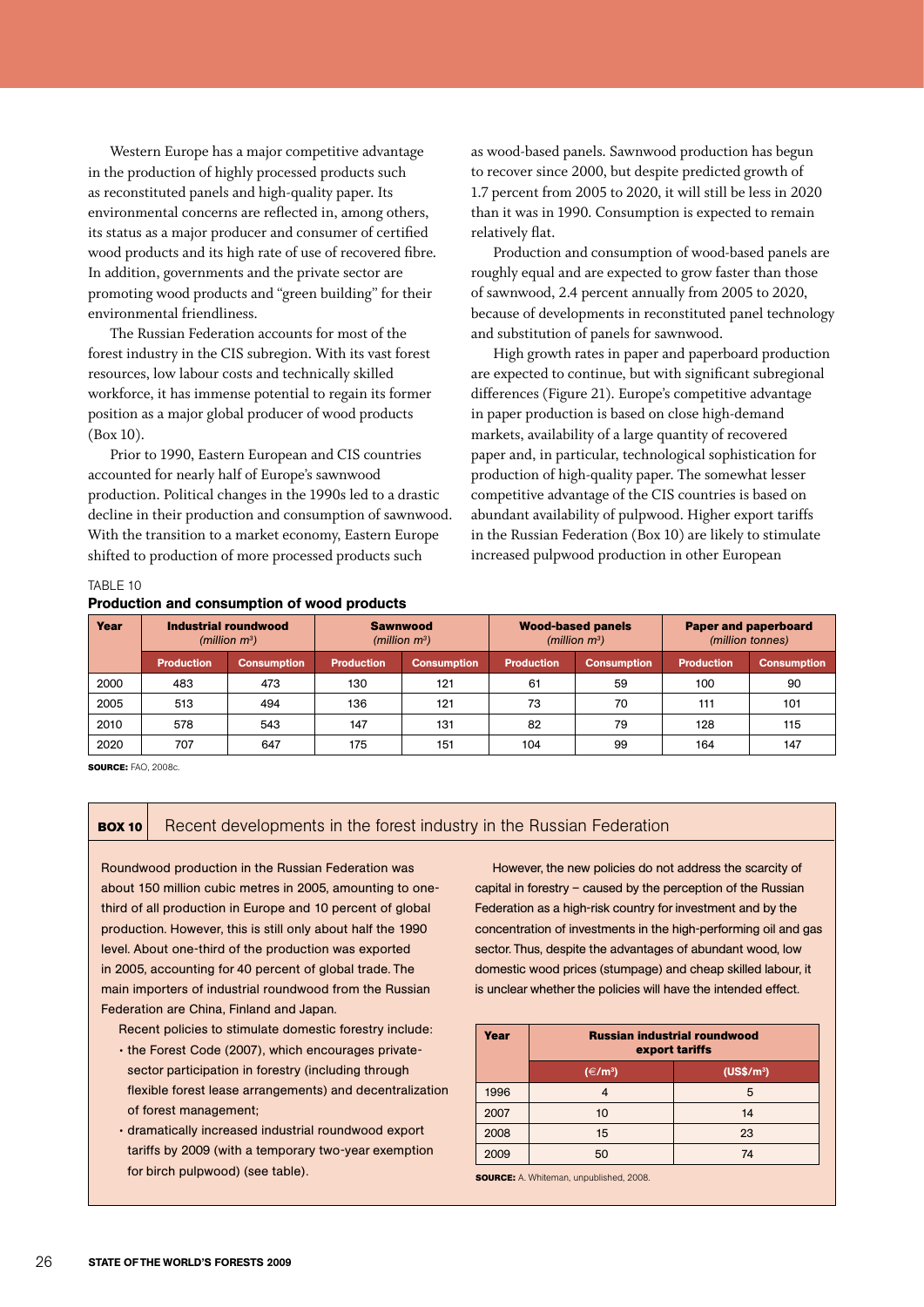countries, particularly in northern Europe. In Eastern Europe, consumption of paper and paperboard is expected to outpace production, leading to increased imports. In contrast, paper and paperboard consumption in Western Europe is expected to remain flat because of substitution by electronic media.

Exports are high across almost all product sectors (Table 11). However, Europe's share in furniture has declined with the rise of Asia's furniture industry. Much of Europe's wood products trade (including roundwood) is within Europe, between Europe and North America and increasingly with Asia.

Europe is also one of the largest investors in the forest sector in emerging markets, particularly the pulp and paper sector in Asia and Latin America, where European companies benefit from matching their technological, marketing and managerial skills with the low labour costs, rapidly expanding planted forests and growing demand.

Over time, the differences in forestry development between Eastern and Western Europe are likely to diminish. Western Europe will remain focused on the



**Note:** Solid lines represent production and dashed lines represent apparent consumption. **Source:** UNECE and FAO, 2005.

production of highly processed wood products, supported by a high-technology approach to forest management, while wood production is expected to increase in Eastern Europe.

# Woodfuel

The use of wood for energy in Europe became relatively minor after the Second World War. However, since the mid-1990s, the region (particularly the European Union) has introduced policies to increase the share of renewable energy in total energy consumption to combat climate change, meet Kyoto Protocol targets and address concerns about rising fossil fuel prices and energy security (Box 11).

These policies, together with market changes, have stimulated an increasing demand for wood as an energy source, and particularly for wood pellets as a substitute for oil in small-scale heating and electricity production (Box 12). In addition, within 5–10 years, the technology to produce liquid biofuels from wood could begin to be adopted on a commercial scale, which would increase woodfuel demand.

| <b>BOX 11</b> | <b>European Commission measures</b><br>to promote renewable energy                                                                                                                                                                                                                                                                                                                                                                                                                                                   |
|---------------|----------------------------------------------------------------------------------------------------------------------------------------------------------------------------------------------------------------------------------------------------------------------------------------------------------------------------------------------------------------------------------------------------------------------------------------------------------------------------------------------------------------------|
|               | • Renewables Directive (2001): sets a target for<br>electricity production from renewable sources of<br>22.1 percent by 2010<br>· Biofuels Directive (2003): sets an indicative target for<br>consumption of liquid biofuels of at least 5.75 percent<br>by 2010<br>• Draft Proposal for Climate Action (to come into force<br>in 2010 if accepted): sets an objective of 20 percent<br>of total energy from renewable sources by 2020 and<br>a minimum target of 10 percent for market share of<br>biofuels by 2020 |

TABLE 11

#### Exports as percentage of production and imports as percentage of consumption, 2006

| <b>Subregion</b>    | Industrial roundwood |                | <b>Sawnwood</b> |                |                | <b>Wood-based panels</b> | <b>Paper and paperboard</b> |                |
|---------------------|----------------------|----------------|-----------------|----------------|----------------|--------------------------|-----------------------------|----------------|
|                     | <b>Exports</b>       | <b>Imports</b> | <b>Exports</b>  | <b>Imports</b> | <b>Exports</b> | Imports                  | <b>Exports</b>              | <b>Imports</b> |
|                     | (%)                  |                |                 |                |                |                          |                             |                |
| CIS countries       | 34                   |                | 68              | 3              | 27             | 22                       | 35                          | 28             |
| Eastern Europe      | 14                   | 8              | 49              | 27             | 45             | 44                       | 59                          | 67             |
| Western Europe      | 9                    | 19             | 46              | 46             | 51             | 48                       | 67                          | 61             |
| <b>Total Europe</b> | 18                   | 13             | 51              | 40             | 46             | 43                       | 64                          | 59             |
| <b>World</b>        | 8                    | 8              | 32              | 32             | 32             | 32                       | 32                          | 32             |

**source:** FAO, 2008a.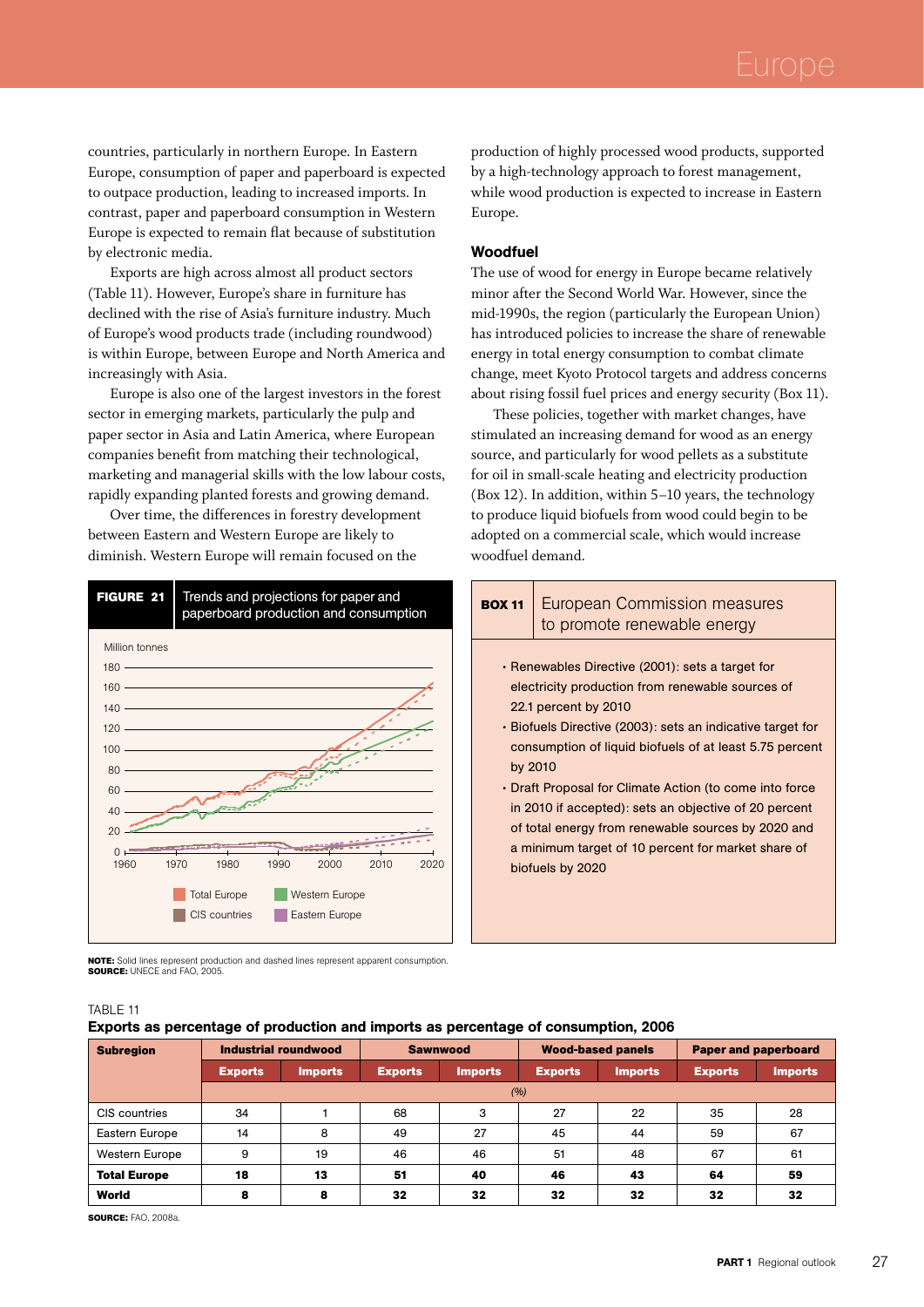The European Forest Sector Outlook Study (EFSOS) projected woodfuel consumption to 2020 (UNECE and FAO, 2005). However, new projections (Figure 22) are approximately three times higher for Eastern Europe and five times higher for Western Europe than the EFSOS figures, which were based on traditional woodfuel use mostly by households in rural areas (and were underestimated because of the paucity of reliable national statistics).

Fellings, thinnings and prunings, recovered wood products, residues from harvesting and processing and biomass from outside forests are all used for energy production. Wood used for energy needs to be fully taken into account in wood balance estimates; Table 12 suggests that when this is done, demand outweighs supply.

#### Non-wood forest products

Although not a major activity in Europe, the collection of NWFPs is a common form of recreation. Key commercial products include Christmas trees, game meat, cork, mushrooms (including truffles), honey, nuts and berries (Figure 23). Most of these have limited but wellestablished (and sometimes highly profitable) markets. Two recent developments include a decline in the viability of cork production (because of substitutes) and increased interest in food from forests as part of the growing consumer demand for organic products.

**BOX 12** Emerging demand for wood pellets

Since wood pellets emerged in the 1970s as an alternative fuel source, their production and consumption have increased steadily, and new developments in manufacturing technologies have improved their quality. The availability of raw material, competitive prices and diversified energy policies favour the development of the wood pellet industry in Europe. In 2006, the overall production of almost 300 pellet plants in the European Union reached nearly 4.5 million tonnes. Sweden is the world leader in terms of wood pellet production. Sawdustbased pellet production has considerable potential in Brazil and the Russian Federation.

Consumption is also rising for both heating and electricity production (see figure). Globally, wood pellet markets display exponential growth, with new markets opening up in many areas, including Canada and Eastern Europe, and with potential in Asia and Latin America.

Future growth will depend on improved local logistics, a reduction in the cost of pellet stoves and supportive policies.

As with wood, European producers and forest managers have continuously adapted their practices to take advantage of the changing market conditions. For example, cork producers have improved marketing and introduced stricter quality controls, standards and certification to compete against substitutes. Producers



**NOTE:** Solid lines are EFSOS projections and dashed lines represent revised projections **SourceS:** Becker *et al.*, 2007; UNECE and FAO, 2005.

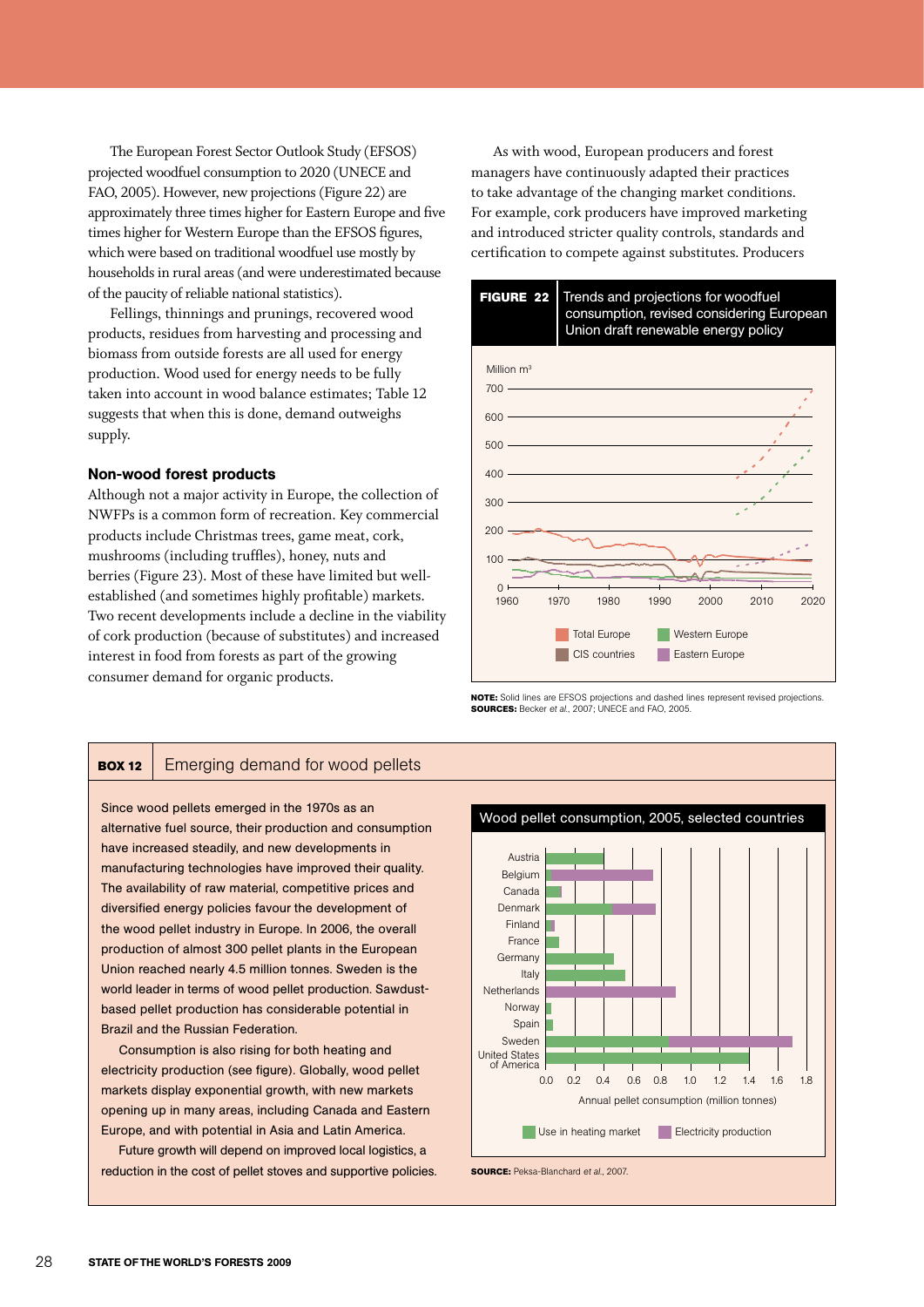#### TARI F 12

Components of wood supply and consumption, European Union and European Free Trade Association<sup>a</sup> countries, 2005

| <b>Supply</b>                      | <b>Million m<sup>3</sup></b> | % of total | <b>Use</b>                  | <b>Million m<sup>3</sup></b> | % of total |
|------------------------------------|------------------------------|------------|-----------------------------|------------------------------|------------|
| <b>From forest</b>                 |                              |            | <b>Material</b>             |                              |            |
| Industrial roundwood               | 397                          | 51         | Sawmill industry            | 217                          | 26         |
| Fuelwood                           | 85                           | 11         | Panel industry              | 88                           | 11         |
| <b>Bark</b>                        | 25                           | 3          | Pulp industry               | 155                          | 19         |
| Logging residues                   | 23                           | 3          | Pellets, briquettes, etc.   |                              |            |
| Woody biomass outside the forest   | 20                           | 3          | Other physical utilization  | 14                           | 2          |
| Co-products                        |                              |            | <b>Energy</b>               |                              |            |
| Chips, particles and wood residues | 118                          | 15         | Power and heat              | 49                           | 6          |
| Pulp production co-products        | 70                           | 9          | Industrial internal         | 65                           | 8          |
| Post-consumer recovered wood       | 29                           | 4          | Private households          | 92                           | 11         |
| Processed woodfuel industry        |                              |            | Undifferentiated energy use | 135                          | 16         |
| <b>Total</b>                       | 775                          | 100        | <b>Total</b>                | 822                          | 100        |

| a Iceland, Liechtenstein, Norway and Switzerland,    |
|------------------------------------------------------|
| <b>NOTE:</b> Data presented are subject to rounding. |

**source:** Adapted from Mantau *et al.,* 2008.



**NOTE:** Based on available information **Source:** UNECE, MCPFE and FAO, 2007.

of forest food products in Eastern Europe have taken advantage of low labour costs to serve the niche market for organic foods. In Western Europe, forest managers are earning income from NWFPs, for example through permits for recreational collection of mushrooms or sale of Christmas trees.

| Contribution of forestry to income and employment |  |  |
|---------------------------------------------------|--|--|

After the drastic decline that accompanied the political and economic changes in the early 1990s, gross value added by the forest sector recovered somewhat towards the middle of the decade, but it has continued to diminish since 2000 (Figure 24). Most of the decline has come from the pulp and paper subsector.

Employment in the forest sector has also fallen in absolute and relative terms (Figure 25).

#### Environmental services of forests

High levels of education and access to information contribute to great concern for protection of the environment in Europe, and high incomes contribute to willingness to pay for environmental services. Land use is highly regulated and forest clearance is virtually prohibited in most of the region, particularly in Western Europe.

Combating climate change is the most important environmental concern. In addition to having an expanding role in providing biomass for renewable energy (see section on woodfuel above), Europe's forests are also valued as a carbon sink. For Europe as a whole, land use, land-use change and forestry reduce net emissions by almost 6 percent, and forests probably account for almost all of this reduction (Table 13). The contribution is particularly high in Eastern Europe, where increment is high and emissions from other sectors are low. Europe has also pioneered market approaches for emission trading.

Protected areas in Europe expanded from 195 million hectares in 1990 to 234 million hectares in 2007 (UN, 2008c). There are multiple initiatives for conserving biodiversity in the region (Box 13), although most measures that maintain biodiversity in forests are not specifically earmarked as such. Management practices increasingly emphasize protecting biodiversity through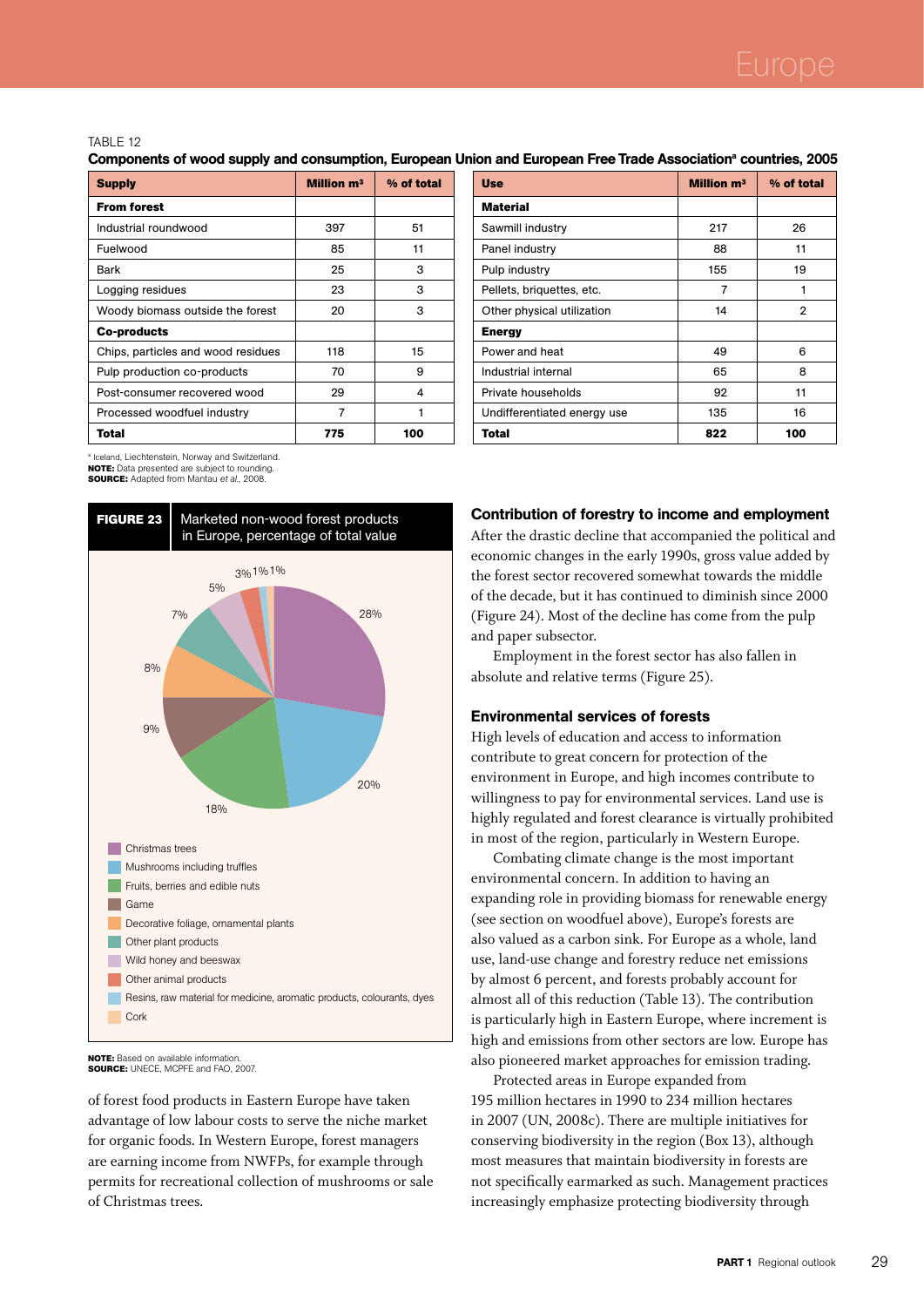

**Note:** The changes in value added are the changes in real value (i.e. adjusted for inflation). **Source:** FAO, 2008b.



**Source:** FAO, 2008b.

natural regeneration, mixed forests, leaving dead wood in forests and protecting small "key habitats" in managed forests (UNECE, MCPFE and FAO, 2007). Growing emphasis on "close to nature silviculture" (UNECE, FAO and ILO, 2003) will help to conserve biodiversity in most managed forests.

Integrated management of upland watersheds and the linkages between forests and water are receiving increasing attention in the region. In 2006, the United Nations Economic Commission for Europe (UNECE)

Convention on the Protection and Use of Transboundary Watercourses and International Lakes (also known as the Water Convention) endorsed the concept of PES, including the conservation and development of forest cover. In 2007, MCPFE adopted a resolution on forests and water that addresses, among others, policy coordination and economic valuation of water-related forest services. FAO, UNECE, MCPFE and the European Commission highlighted forest–water linkages at European Forest Week in October 2008 (UNECE and FAO, 2008).